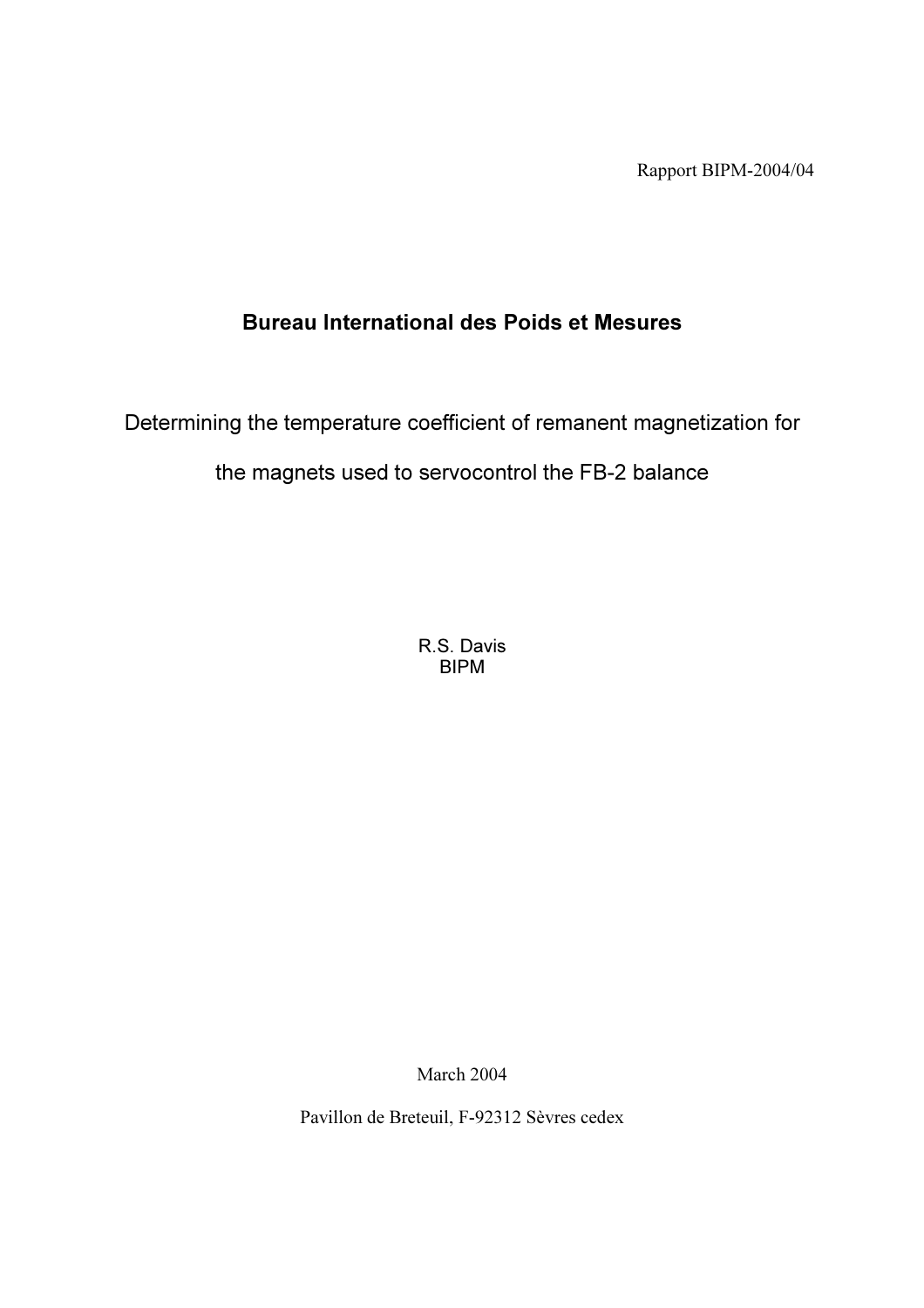## Determining the temperature coefficient of remanent magnetization for the magnets used to servocontrol the FB-2 balance

#### by R.S. Davis

Bureau International des Poids et Mesures, F-92312 Sèvres cedex

## Abstract

An experiment was devised to determine the reversible temperature coefficient of remanance,  $\alpha$ , for small magnets operating near room temperature. Such magnets are used to servocontrol the FB-2 balance. The manufacturer specifies that  $\alpha$  is within the limits  $\pm 50 \times 10^{-6}$  and this has now been confirmed. The analysis also reveals an ambiguity in the customary specification of  $\alpha$ .

#### 1. Introduction

The 1 kg mass comparator known as the BIPM FB-2 balance [1] uses electromagnetic servocontrol to maintain the balance beam at a fixed angle. A cylindrical magnet having a diameter of 3 mm and height of 2 mm is fixed to either end of the beam. Torque is produced by passing current through coils fixed to the laboratory reference frame and located above each magnet. The coil and magnet axes are aligned. The change in magnetic moment as a function of the temperature of the permanent magnets is thus an important design parameter.

The reversible temperature coefficient,  $\alpha$ , of magnet's remanence,  $B_r$ , may be defined to be  $[2]$ :

$$
\alpha = \frac{1}{B_{\rm r}} \frac{\partial B_{\rm r}}{\partial T} \tag{1}
$$

where  $T$  is the temperature. The magnets used for servocontrol of the FB-2 balance are specified as having  $\alpha$  between the limits  $\pm 50 \times 10^{-6}$  °C in the range –40 °C to +80 °C but this is achieved at the expense of reduced remanence (typically  $B_r = 0.64$  T, according to the manufacturer's specifications), compared with pure  $SmCo<sub>5</sub>$ . The very small temperature coefficient is attained by the substitution of a heavy rare earth element (HRE) for some of the samarium [3]. Note that only the differential temperature appears in (1) so that the units may be either °C or K.

Some results obtained using the FB-2 balance raised the possibility that the magnets used for servocontrol might have a thermal coefficient of order  $-200 \times 10^{-6}$ °C, instead of that specified by the manufacturer; i.e. roughly half the coefficient of magnets made of pure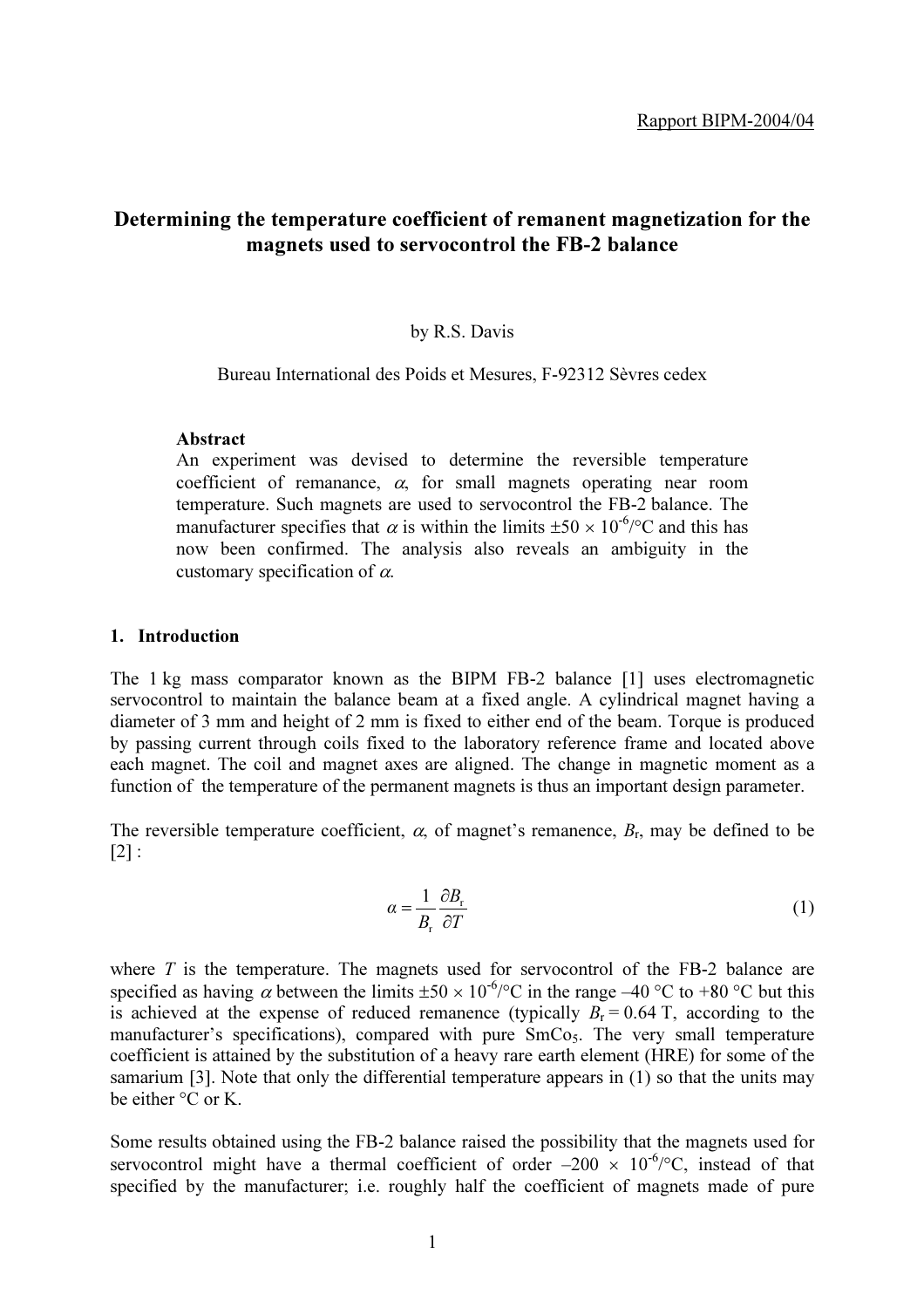SmCo<sub>5</sub>. In order to test this hypothesis, we undertook a measurement of  $\alpha$  between 22 °C and 40 °C. This report describes these measurements, which will be seen to confirm the manufacturer's specification, although there is some doubt about whether thermal expansion effects are to be included in  $\alpha$  (see Section 2.2).

We describe the basic principle of the measurement, give important experimental details and show the final results. All equations are written for quantities expressed in SI units.

#### 2. Principle of the measurement

#### 2.1 Basic equations

We determine the change in magnetic force between two uniformly magnetized cylindrical magnets when both are placed on the same axis at a fixed distance  $L$  (figure 1). In the first measurement of force  $F_1$ , the magnets are both at temperature T. For the second force measurement  $F_2$ , the temperature of the upper magnet, B, is increased to  $T + \Delta T$ . For simplicity, we first suppose that the distance  $L$  is much greater than the dimensions of either magnet so that we may use the dipole approximation,

$$
F_1 = \frac{6\mu_0}{4\pi L^4} m_{\rm A} M_{\rm B} V_{0,\rm B}
$$
 (2)

$$
F_2 = F_1 \left( 1 + \frac{1}{M_B} \frac{\partial M_B}{\partial T} \Delta T + \beta_V \Delta T \right)
$$
 (3)

where  $m_A$  is the magnetic moment of A,  $M_B$  is the average magnetization of B over its total volume,  $V_{0,B}$  is the volume of B at the ambient temperature of the room and  $\beta_V$  is the volumetric thermal expansion of B. The last parameter, about  $+30 \times 10^{-6}$ °C, can be computed from the published linear expansion coefficients for this type of magnet, taking account of anisotropy. The parameter  $\mu_0$  is the magnetic constant,  $4\pi \times 10^{-7}$  N/A<sup>2</sup>. We note that the external axial field strength to which magnet B is subjected is negligible: -20 A/m from magnet A and +40 A/m from the ambient field in the laboratory.

We limit  $\Delta T$  to less than 20 °C in order to make the following approximation:

$$
\frac{1}{M_{\rm B}} \frac{\partial M_{\rm B}}{\partial T} \approx \frac{1}{F_{\rm I}} \frac{F_{\rm 2} - F_{\rm I}}{\Delta T} - \beta_V \,. \tag{4}
$$

The magnet under test (magnet B) has an aspect ratio (height/diameter) of 2. Therefore,  $B_r \equiv \mu_0 M_r \approx \mu_0 M$ . This follows from the fact that the M vs. H curve is practically horizontal starting from  $H=0$  and extending far into the second quadrant [3]. The operating point of the magnet is the intersection of this curve with the load-line, a line passing through the origin with slope about –5.6 for a cylinder whose height is twice its diameter [4]. This means that the self-demagnetizing field is about –91 kA/m, or only 4 % of the intrinsic coercivity given by the manufacturer. Thus the right-hand side of (4) gives us a reasonable estimate of  $\alpha$ between T and  $T + \Delta T$ . A more exact analysis, used to calculate all results, assumes uniformly magnetized cylindrical magnets, but this does not change (4).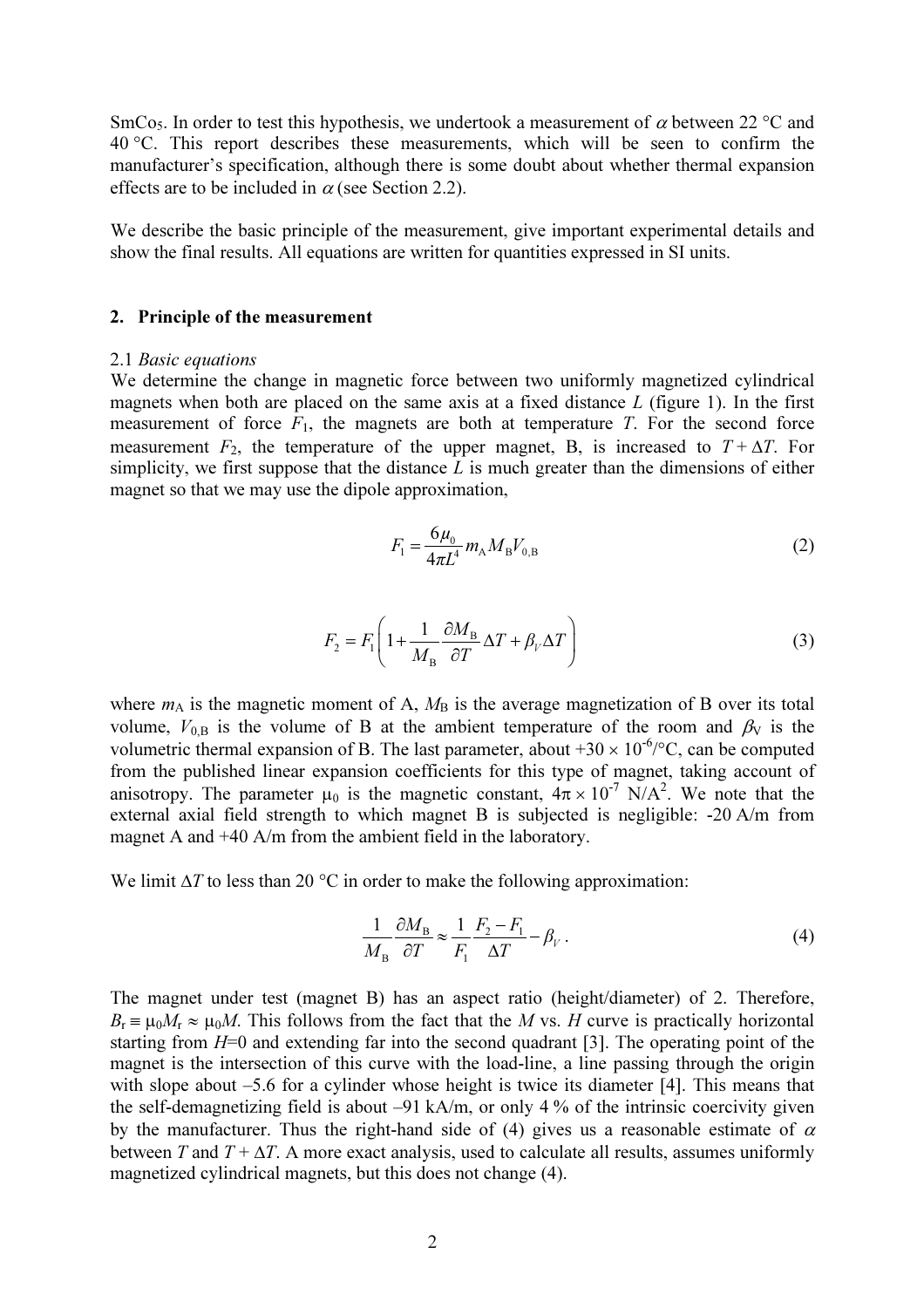

Figure 1. Basic geometry of the force measurement between two cylindrical magnets.

It should be noted that, for the FB-2 balance, it is the coefficient  $\alpha + \beta_V$  that characterizes the reduction of the servocontrol force with respect temperature. This is because the magnets of the FB-2 balance are in an open magnetic circuit, just as in the experiment outlined above [1].

#### 2.2 Standard methods for determining  $\alpha$

There is some ambiguity as to whether the appropriate thermal expansion of the magnet is already included in the values of  $\alpha$  quoted by suppliers. For this reason, we review the two principal methods normally used to determine  $\alpha$ . The question is less important for pure samarium cobalt magnets, where the quoted values of  $\alpha$  are a factor of 5 to 10 times larger in magnitude than typical values of  $\beta_V$  Even for "low-α" magnets, the question of whether or not to make a separate correction for thermal expansion is a secondary issue.

#### 2.2.1 Hysteresigraph

The description and proper use of a hysteresigraph are given in international normalization standards [5,6]. The sample magnet to be measured is placed in a closed magnet circuit, so that, in the absence of externally applied field strength, the load-line is simply the vertical axis of the M vs. H curve. Magnetic field strength along the axis of the magnet can be increased or decreased by means of an electromagnet. In a typical configuration, the flux within the sample under test is determined by slowly ramping the applied field strength while integrating the voltage induced in a set of coils. As is clear from equation (9) of [5], the hysteresigraph may be used to determine  $\mu_0 MA$ , where M is the magnetization of the sample at the externally applied value of  $H$  and  $\Lambda$  is the cross-sectional area of the magnet. The question of measuring the thermal properties of the sample is not addressed in [5] and only mentioned briefly in [6]. Both [5] and [6] define A as the cross-sectional area of the sample but it is left to the reader to decide whether it is worthwhile to include the thermal expansion of A when making a series of measurements at different temperatures. Thus it is unclear whether  $\beta_A$ , the thermal expansion of A (approximately  $24 \times 10^{-6}/^{\circ}$ C for the magnets that we tested), is routinely accounted for in the calculation of  $\alpha$ . One supplier of low- $\alpha$  magnets has told us that the thermal expansion of A is ignored in their calculations and that their quoted values of  $\alpha$ , some as small as  $-10 \times 10^{-6}$ °C, therefore include the thermal expansion of the cross-sectional area of the measured samples.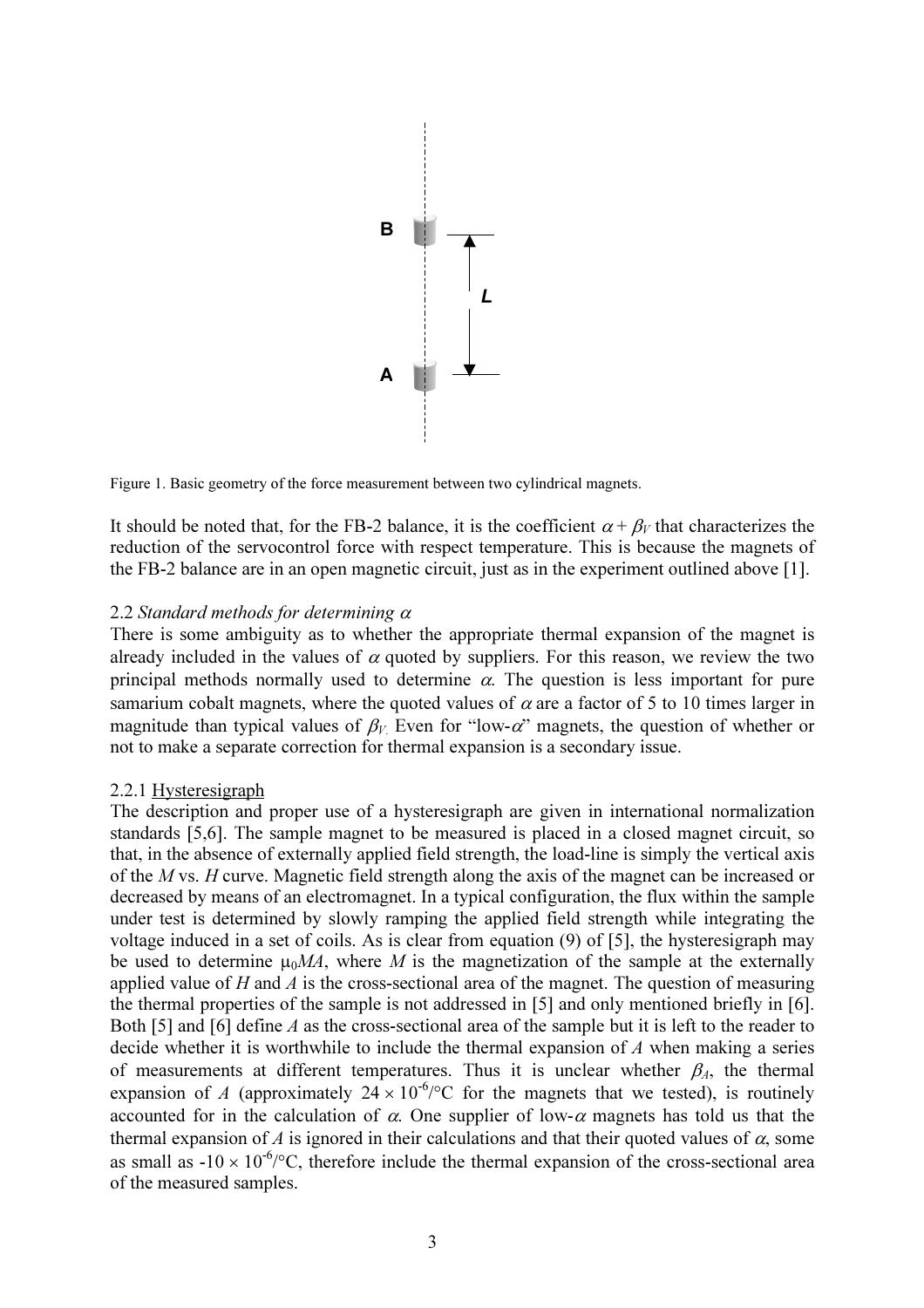## 2.2.2 Vibrating Sample Magnetometer (VSM)

In this device [7], the sample to be measured forms part of an open magnetic circuit. Thus the VSM measures the magnetic moment of the sample just as we do and, consequently, it is the volumetric thermal expansion  $\beta_V$  that is either subsumed into the measurement of  $\alpha$  or corrected. Because of the anisotropy of  $SmCo<sub>5</sub>$ , the value of  $\beta_V$  for the magnets we tested is about  $29 \times 10^{-6}$ /°C, and thus rather similar to the coefficient for the cross-sectional area. The VSM, like the hysteresigraph, has provision for changing the external field strength.

The VSM has advantages over the hysteresigraph for determining temperature effects of magnetic materials over a wide temperature range. Indeed, a number of conference papers report research results using a VSM to obtain temperature coefficients for various intrinsic magnetic properties [8]. Again, it is not explicitly stated in any of the reports we have found whether the volumetric thermal expansion has been taken into account. Certainly, no value for volumetric thermal expansion is stated in such reports.

We now describe how our own measurement has been realized.

## 3. Experimental details

## 3.1 Sample

Our sample is a stack of three  $HRE_xSm_{1-x}Co_5$  magnets from the same lot as used in the FB-2 balance. The cylindrical magnet thus formed is 3 mm in diameter and 6 mm in height. The aspect ratio is, therefore, 2 so that  $N<sub>m</sub>$ , the magnetometric demagnetizing, factor is 0.18 [4]. The internal demagnetizing field  $H_d$  has been taken to be -  $N_m M$ , which leads to the load-line given in Section 2.1.

## 3.2 Sample holder

The sample is placed in the central cavity of a copper disc, as shown in figure 2. The disc always sits on a glass plate of 3 mm nominal thickness. The top surface of the disc is painted black so that its temperature may be read using a hand-held infrared thermometer [9]. We have assumed an emissivity of 0.95 for the painted surface.



Figure 2. Schematic of sample holder.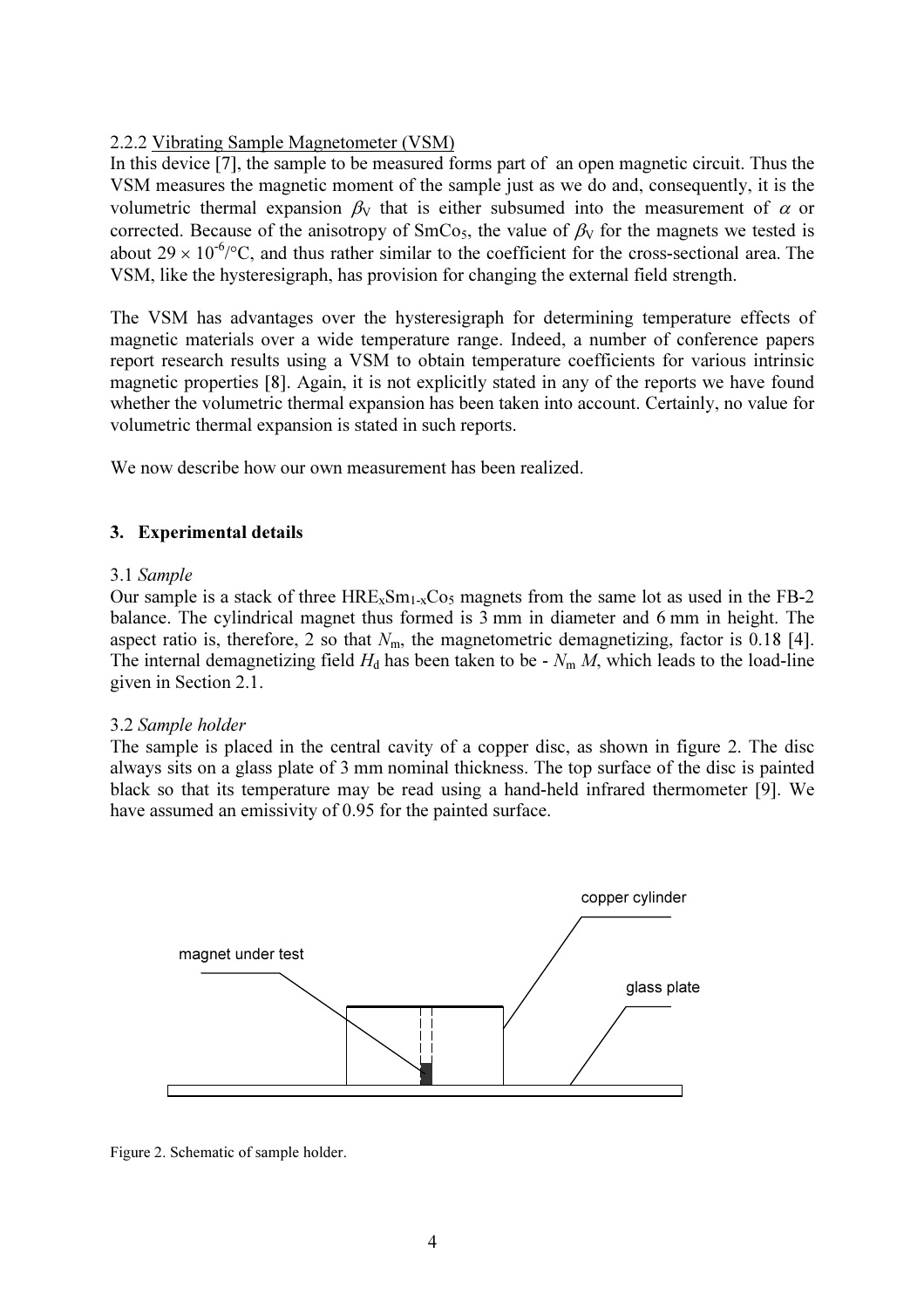For measurements at  $T + \Delta T$ , the sample holder (including glass plate) was placed on a nearby stand. The vertical surface of the copper was wrapped with a heating element and the temperature was slowly raised until it reached about 40 °C, as determined by the infrared thermometer. The heating element was removed and the sample temperature was read. The sample was then quickly positioned on the balance, a stable balance reading was obtained, and the temperature was again recorded. The second temperature reading is always about 2 °C below the first. The operation was repeated until five force measurements had been made with B at approximately 40 °C.

We assume that there are no significant temperature gradients within the copper and that the temperature read by the infrared thermometer is the same as the temperature of the magnets. Table 1 compares approximate thermal properties of copper, glass,  $SmCo<sub>5</sub>$  and aluminium.

|                   | Thermal         | Density/ | Volumetric                   | Thermal                     |
|-------------------|-----------------|----------|------------------------------|-----------------------------|
|                   | Conductivity/   |          | Heat Capacity/               | diffusivity/                |
|                   | $W/(m \cdot K)$ | $kg/m^3$ | $10^6$ J/(m <sup>3</sup> ·K) | $10^{-8}$ m <sup>2</sup> /s |
| Copper            | 390             | 8960     | 3.5                          | 11000                       |
| Glass             |                 | 2600     | 2.2                          | 45                          |
| SmCo <sub>5</sub> |                 | 8400     | 3.1                          | 350                         |
| Aluminium         | 240             | 2700     | 2.4                          | 10000                       |

Table 1. Parameters that influence thermal response. Values are approximate.

#### 3.3 Force measurements

The force measurement between two co-linear magnets is made according to [10,11]. Figure 3 shows the apparatus configured to measure susceptibility. For the measurements reported here, the outer support rests on additional 50 mm high aluminium-alloy blocks. The quantity L referred to in this report is defined as  $L = Z_0 + h_1 + h_2 + h_3/2$ , where  $h_1$  is the height of the added blocks (50 mm),  $h<sub>g</sub>$  is the thickness of the glass plate of the sample holder (3 mm) and  $h_B$  is the height of magnet B (6 mm). If the axes of A and B are aligned following the



Figure 3. The BIPM susceptometer configured for measuring magnetic susceptibility. A: magnet A; B: balance pan; C: sample support; D: blocks to adjust the height of E with respect to A; E: the sample under test.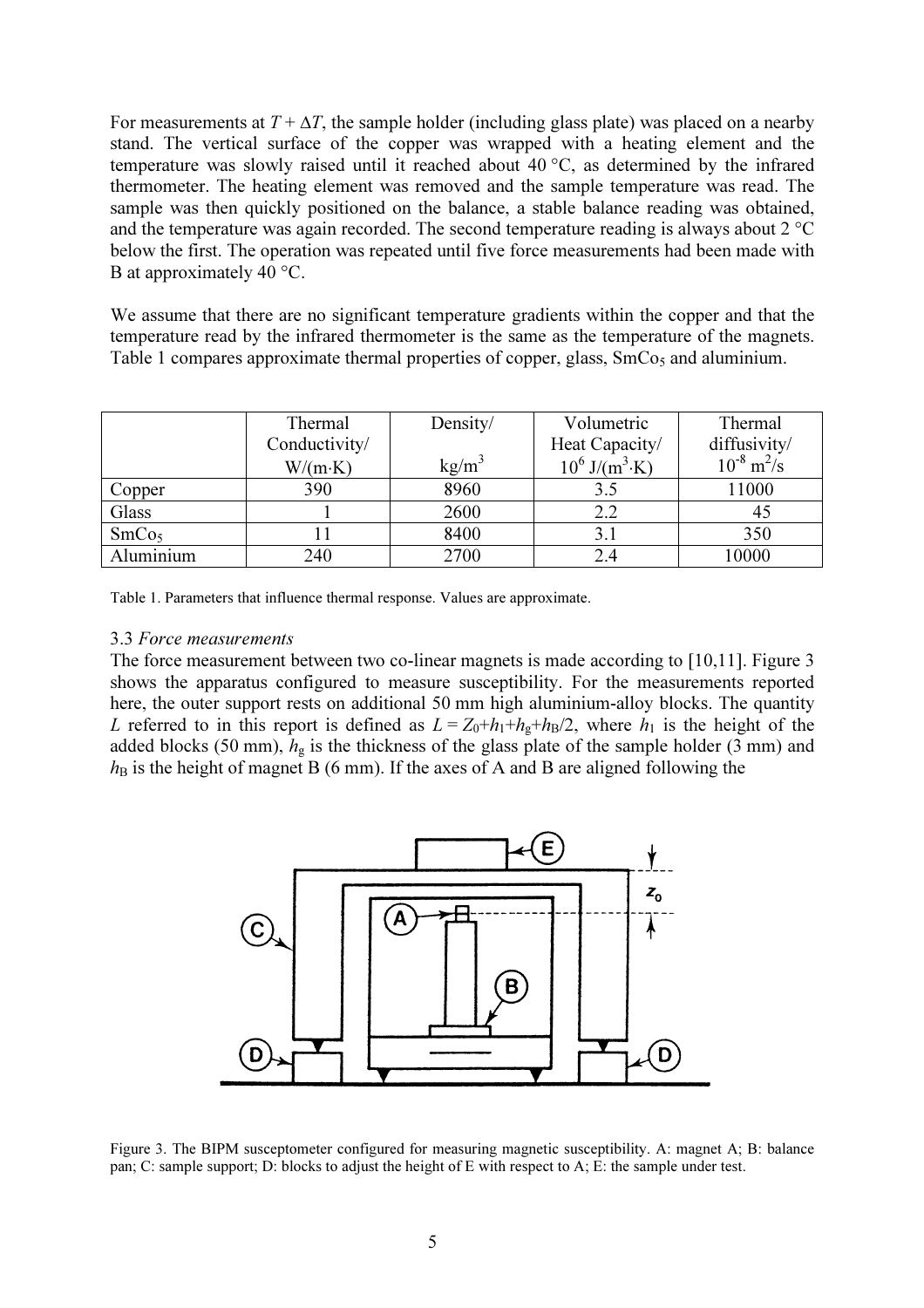procedure of [11], then placement of the upper magnet is only sensitive to second order in  $\delta L$ , where  $\delta$  is a possible displacement of magnet B in the horizontal plane with respect to the axis of magnet A.

Each data point is taken by first setting the balance reading to zero. The sample is then placed to be concentric with circles inscribed on the bridge beneath the glass plate. A stable reading, obtained after 30 s, is recorded. The sample is removed and the balance reading is again recorded. Any change between the first and third balance readings is assumed to be due to a linear drift and the appropriate correction is made to the second reading.

The balance used is a Mettler-Toledo UMT5, which has a capacity of over 5 g. The smallest division of this balance is 0.1 µg but, for the measurements reported below, the pooled standard deviation of a single measurement is approximately 0.6 µg (22 degrees of freedom). Note that the force in (2) is directly proportional to the mass displayed the balance. Therefore  $F_1$  and  $F_2$  may be replaced by the corresponding mass measurements.

## 3.4 Interferences

As shown by (1), any change in the temperature of magnet A or of the aluminium-alloy supports that largely define the distance  $L$  can lead to an error if this change is correlated with the temperature of the sample holder. Magnet A is made of a stack of two of the same type of magnets that are under test. Therefore, it is only necessary that the change in temperature within the weighing chamber of the UMT-5 balance be much smaller than  $\Delta T$ . This condition is easily fulfilled.

An increase of 1 °C in the temperature of the structure supporting magnet B during the hightemperature measurements would lead to an error in  $\alpha$  of about  $10 \times 10^{-6}$ °C. For this calculation, we take account of the fact that the height of the structure supporting magnet B is approximately 2L. Magnet A is placed on a support of approximate height L. The balance chamber is never opened throughout the course of the measurements. As a worst case, we consider that the support of magnet A remains at temperature  $T$  whereas the support of magnet B increases in temperature by an amount discussed in Section 4.

## 4. Data

The data obtained are summarized in Table 2 and figure 4. Measurements of  $m_B$  were made at the ambient room temperature, 21.3 °C, then at elevated temperature (39.3 °C) and finally at temperature 22.0 °C. Cooling between the second and third sets of measurements was accelerated by placing a massive copper plate on top of the sample holder. The room-temperature data (sets 1 and 3) were each taken over a period of 15 minutes. There was a delay of 30 minutes between the end of the first set of data and the start of the second set. Because the high-temperature data required reheating of the sample holder between successive balance readings, only five points were taken and these required a total of 70 minutes. There was a delay of 50 minutes between the end of the second data set and the start of the third. During the final set of measurements, the sample holder was still approaching the ambient temperature of the room. However, during the 15 minutes necessary to obtain the third set of data, the decrease in temperature was only 0.1 °C.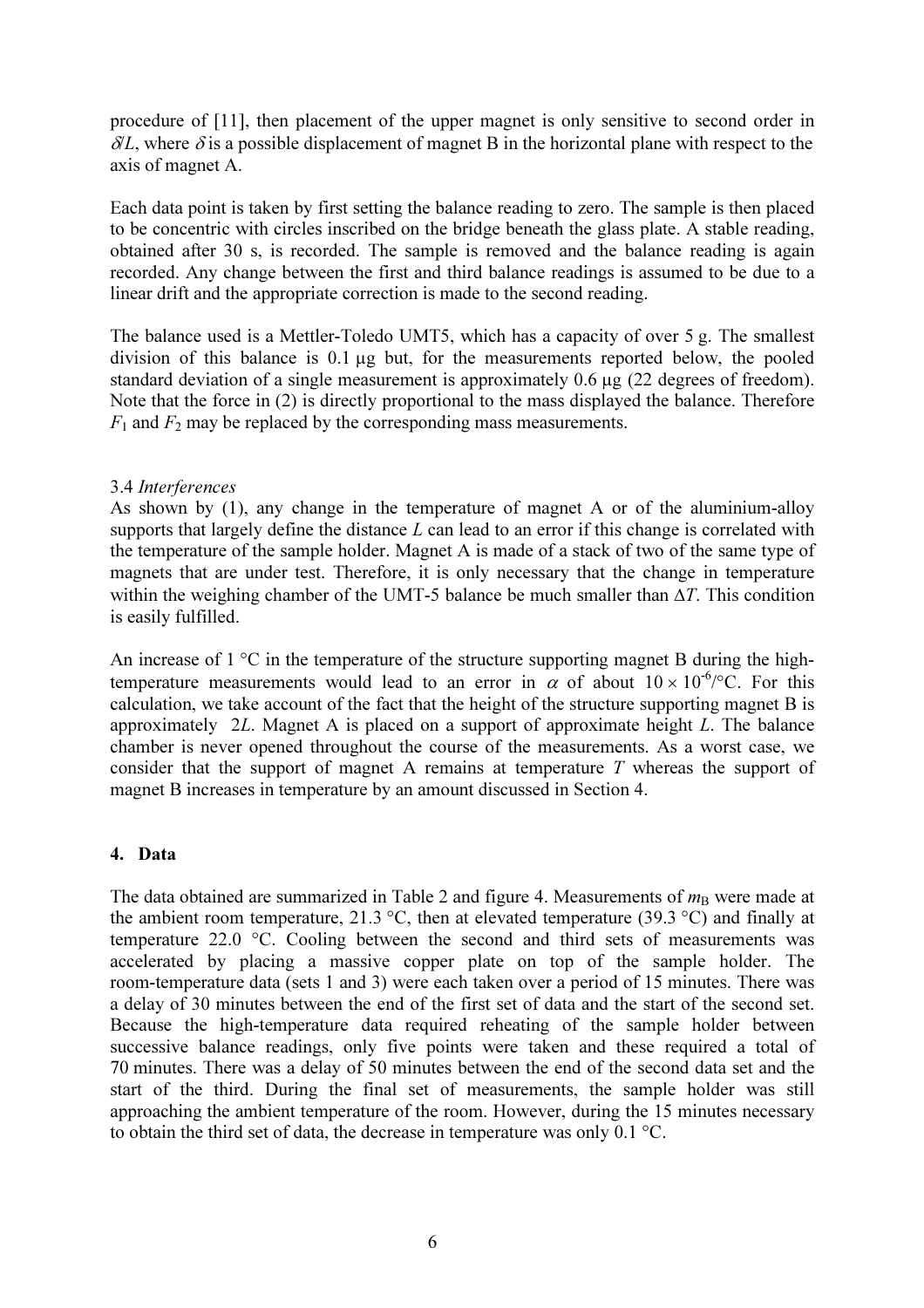If there were an interference due to unexpectedly large heating of the structure supporting magnet B, it should be seen most easily as a slope in the data of set 2. If we force a linear fit to these data, we find a slope consistent with an increase in the temperature of 0.4 °C, although the standard uncertainty is larger than the slope itself. We have made no correction for an increase in temperature but have instead assigned a standard uncertainty (Type B) of 0.5 °C to allow for this possibility, giving a standard uncertainty component of  $3 \times 10^{-6}$  °C in α.

| Sequence       | Set 1   | Set 2            | Set 3   |
|----------------|---------|------------------|---------|
| number         | 21.3 °C | 39.3 $\degree$ C | 22.0 °C |
| 1              | 95.0    | 93.2             | 94.5    |
| $\overline{2}$ | 94.0    | 93.6             | 95.1    |
| 3              | 94.4    | 93.2             | 94.6    |
| $\overline{4}$ | 94.4    | 93.4             | 95.6    |
| 5              | 94.6    | 93.0             | 96.6    |
| 6              | 93.6    |                  | 96.7    |
| 7              | 95.3    |                  | 95.6    |
| 8              | 94.2    |                  | 96.1    |
| 9              | 94.6    |                  | 95.8    |
| 10             | 95.1    |                  | 94.2    |
| Avg.           | 94.5    | 93.3             | 95.5    |
| S              | 0.52    | 0.23             | 0.87    |
| $S_{m}$        | 0.16    | 0.10             | 0.27    |

Table 2. Data discussed in this report. If x represents a balance reading in micrograms, then the numbers in the table are  $x - 2500$ .



Figure 4. Data discussed in this report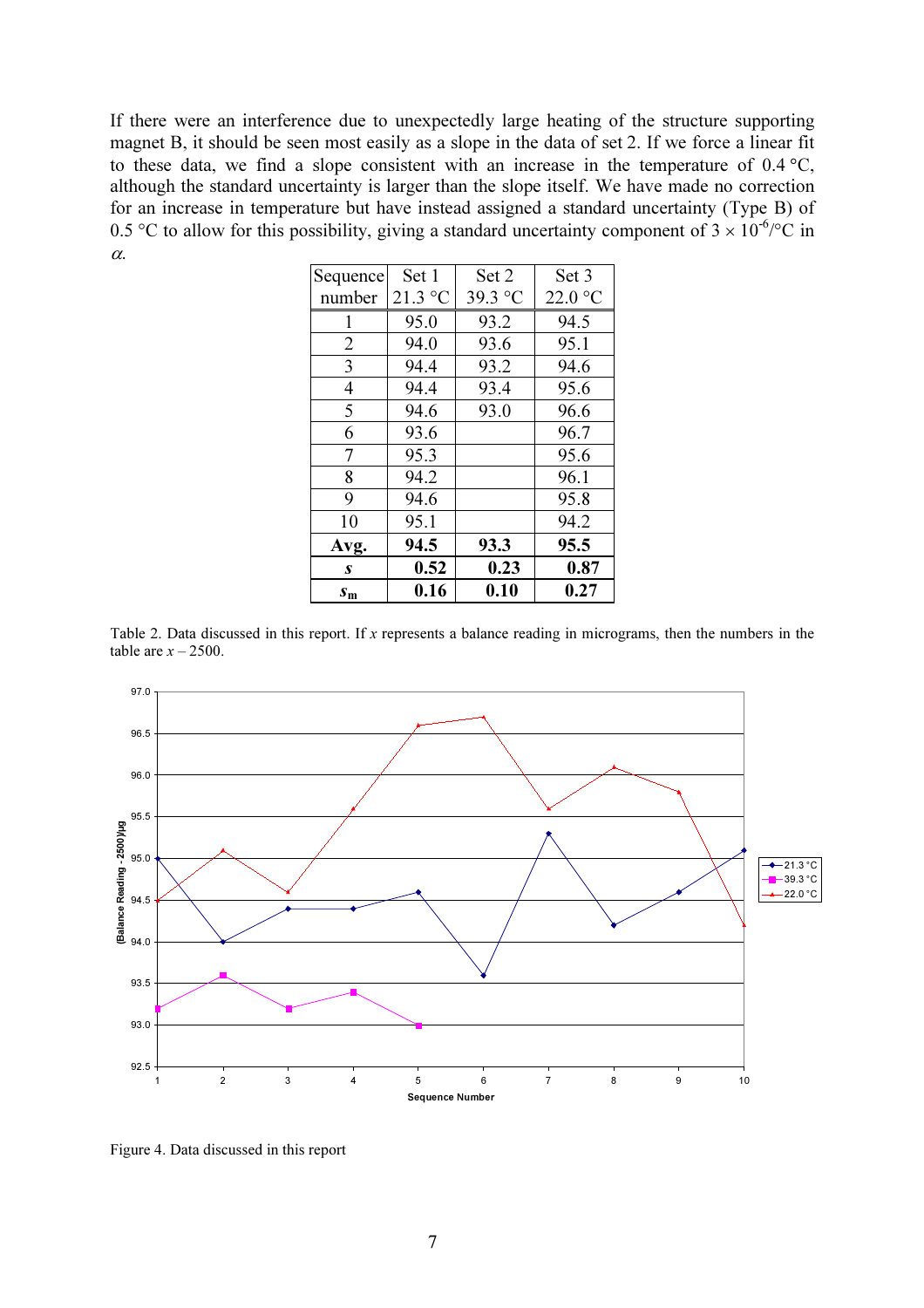The standard deviations of the means of data sets 1 and 3 are too small to account for the observed difference between the measurements. Based on experience with measurements of this magnetic moment, we estimate that the standard uncertainties of each mean is about 1 µg. This results in a standard uncertainty component in  $\alpha$  of  $25 \times 10^{-6}$ °C.

We estimate that  $\Delta T$  (17.6 °C) has a standard uncertainty of 1 °C, leading to a standard uncertainty component of about  $1 \times 10^{-6}$  /°C in  $\alpha$ .

We thus can compute our final result

$$
\alpha + \beta_V = -12 \times 10^{-6} / \text{°C}
$$

with a combined standard uncertainty ( $k = 1$ ) of  $25 \times 10^{-6}$ °C.

It is also possible to measure the value of  $\mu_0 M_B V_{0,B}$ , the magnetic moment of magnet B at room temperature, using the technique described in [11]. This was done for a single magnet and stacks of two and three magnets. The results obtained are within the following limits:

$$
\mu_0 M_{r,B} \cong \mu_0 M_B = 0.656 \ T \pm 0.003 \ T,
$$

compared with the manufacturers specification of  $B_r = 0.64$  T for a typical magnet. In a previous comparison of our method for determining  $M_r$  with results obtained using a VSM, all discrepancies were within 3% [11]. Confirmation of the manufacturer's value of  $\mu_0 M_{r,B}$  gives added assurance that the magnets tested also have the value claimed for  $\alpha$ . This is because the reduction in  $M_r$  is expected for  $HRE_xSm_{1-x}Co_5$  magnets, where HRE is a heavy rare earth such as gadolinium or erbium and x is the fraction that produces the smallest  $\alpha$  at room temperature [3]. (It is interesting to note that  $HRE_xSm_{1-x}Co_8$ , can also achieve low  $\alpha$  with significantly higher remanence.)

#### 5. Summary

From the data in hand, we estimate that

 $\alpha + \beta_V = -12 \times 10^{-6}$ °C, with a combined standard uncertainty of  $25 \times 10^{-6}$ °C

The manufacturer had specified the value of  $\alpha$  as  $\pm 50 \times 10^{-6}$  C. It is unknown whether this result was corrected for  $\beta_A$  or  $\beta_V$ . In any case, the inference that measurements with the FB-2 balance might be due to a value of  $\alpha + \beta_V$  much larger than expected is not supported by the experiment reported here. For example, a coefficient of  $-200 \times 10^{-6}$ °C would mean that the points at 39.3 °C in figure 4 would be displaced downward by about 10 µg.

The largest uncertainty is due to an allowance of  $1 \mu g$  for the reproducibility of the balance measurements. A more sophisticated oven for heating the magnets could also be envisaged, as well as a more conventional way of measuring the temperature of the sample. Nevertheless, the relative simplicity of using magnets and instruments at hand allowed us to test the hypothesis.